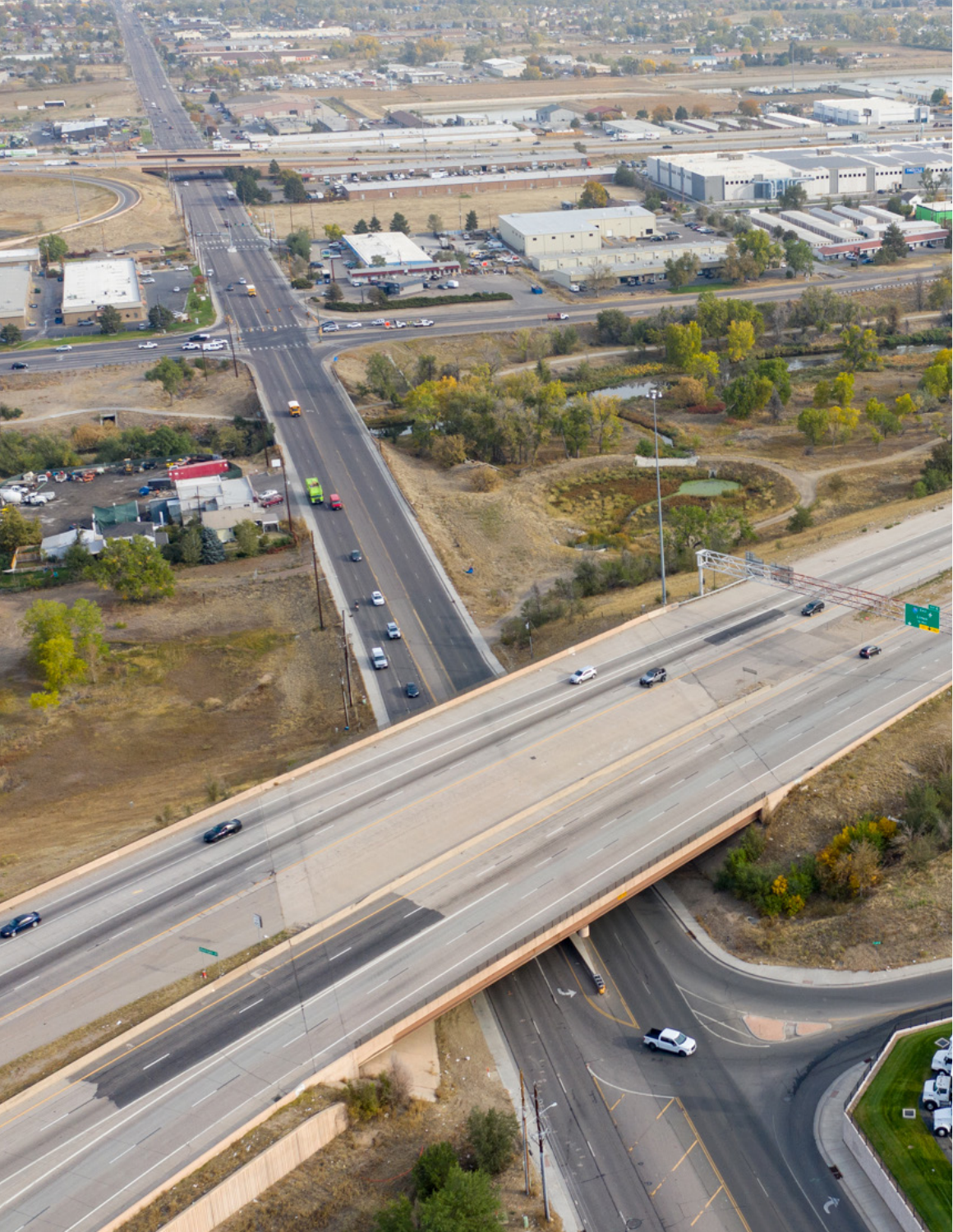

nin min.iu

5.

## **METHODOLOGY AND APPLICATION**

drivers of success. In understanding achievement of those defined thresholds.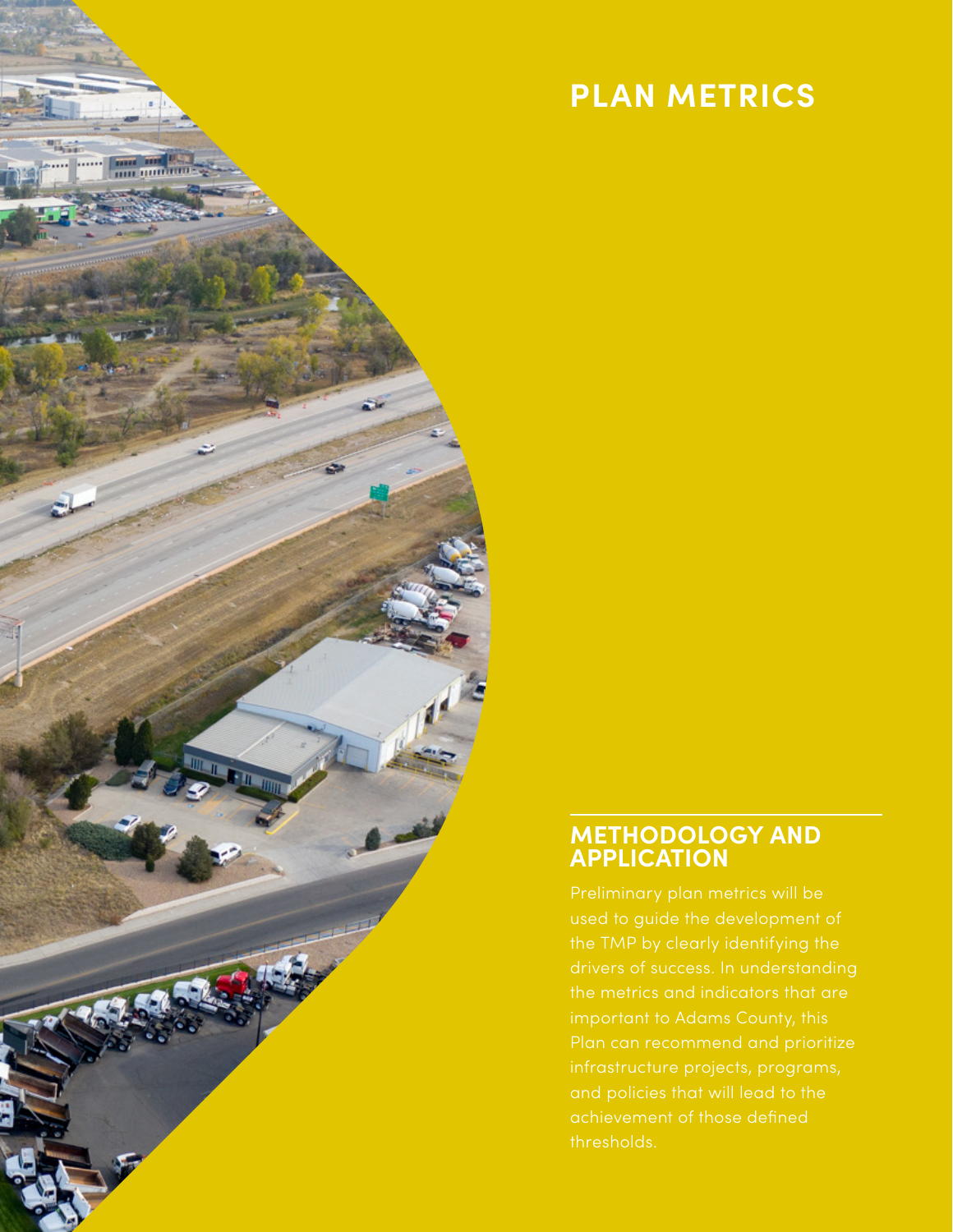The set of plan metrics identified in this report were compiled based on inputs from the following factors:

- Review of previous plans (see previous section)
- Staff input as a part of the Transportation Strategic Kickoff meeting and monthly Project Manager check-ins
- Best practices in longrange planning and regional transportation planning efforts across the country

This report synthesized these documents and meetings in order to identify key transportation-related goals for the County.

## **PLAN METRIC AND INDICATORS**

**Table 1** shows a set of preliminary plan metrics, identified through the methodology described in the previous section. The column on the left identifies the general topic areas. The column on the right provides specific examples of quantifiable metrics that can measure the success of each respective topic area. These indicators will be refined and expanded as a part of this planning process but serve as an initial example of ways to track each topic area.

| <b>TOPIC</b>                                                | <b>VISION INDICATOR</b>                                                  |  |  |
|-------------------------------------------------------------|--------------------------------------------------------------------------|--|--|
| Safety                                                      | Reduce the number of fatal and severe injury collisions<br>$\bullet$     |  |  |
|                                                             | Reduce the number of bicycle/pedestrian-related collisions<br>$\bullet$  |  |  |
|                                                             | Reduction in the annual crash rate (number of crashes/<br>$\bullet$      |  |  |
|                                                             | volume or vehicle miles traveled) on key corridors or city-              |  |  |
|                                                             | wide                                                                     |  |  |
| <b>Transportation options for</b><br>all ages and abilities | Implement low-stress, connected bicycle facilities<br>$\bullet$          |  |  |
|                                                             | Complete sidewalk gaps and ensure pedestrian facilities<br>$\bullet$     |  |  |
|                                                             | are ADA compliant                                                        |  |  |
|                                                             | Employee and resident participation in Transportation<br>$\bullet$       |  |  |
|                                                             | Demand Management programs/strategies                                    |  |  |
|                                                             | Increase awareness of the availability and benefits of<br>$\bullet$      |  |  |
|                                                             | alternative transportation options (walking, biking, transit)            |  |  |
|                                                             | Prioritize first and last mile connections to commuter rail              |  |  |
|                                                             | stations                                                                 |  |  |
|                                                             | Provide transportation options where the older population<br>$\bullet$   |  |  |
|                                                             | can age in place, when driving is no longer an option                    |  |  |
| <b>Access to trails</b>                                     | Implement bicycle and pedestrian facilities that connect to<br>$\bullet$ |  |  |
| for recreation and<br>transportation                        | trails and trailheads                                                    |  |  |

## **Table 1: Preliminary Plan Metrics**